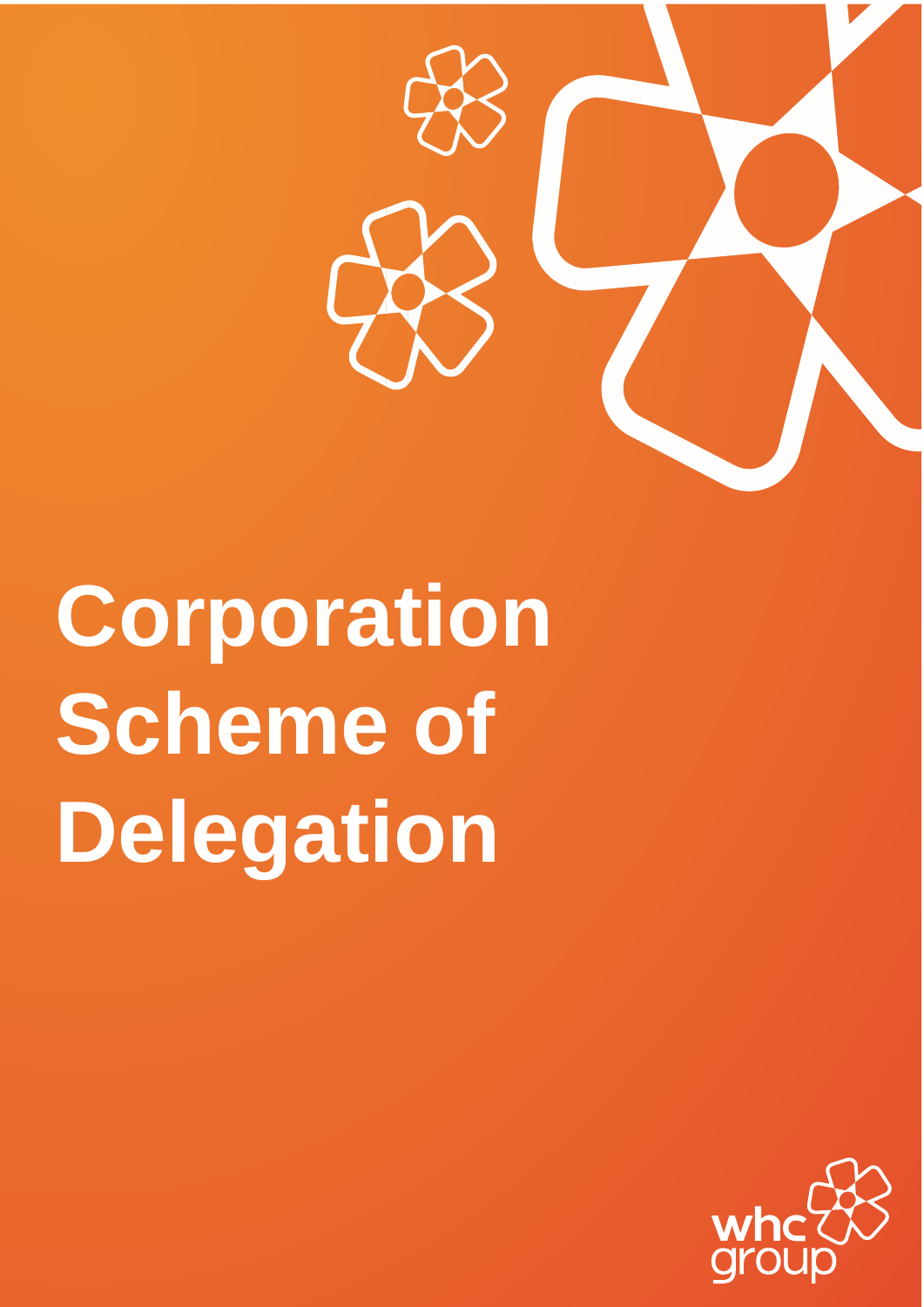

## **SCHEME OF DELEGATION ANNEX TO CORPORATION STANDING ORDERS**

## **THIS SCHEME OF DELEGATION SHOWS THE APPROPRIATE LEVEL AT WHICH DECISIONS ARE REQUIRED TO BE MADE**

| <b>Number</b>  | <b>Key Function/Task</b>                                                                          | <b>Decision Level</b> |                 |              |   |   |   |  |  |
|----------------|---------------------------------------------------------------------------------------------------|-----------------------|-----------------|--------------|---|---|---|--|--|
|                |                                                                                                   | $\mathbf 1$           | $\overline{2}$  | 3            | 4 | 5 | 6 |  |  |
|                | <b>FINANCIAL</b>                                                                                  |                       |                 |              |   |   |   |  |  |
| $\mathbf{1}$   | Annually approve the College budget                                                               | $\checkmark$          |                 |              |   |   |   |  |  |
| $\overline{2}$ | Monitor income and expenditure                                                                    | $\checkmark$          |                 |              |   |   |   |  |  |
| 3              | Approve the tuition fees policy                                                                   | ✓                     |                 |              |   |   |   |  |  |
| 4              | Approve expenditure in excess of £500k                                                            | ✓                     |                 |              |   |   |   |  |  |
| 5              | Approve expenditure in excess of £100k and up<br>to £500k                                         | ✓                     |                 |              |   |   |   |  |  |
| 6              | Approve expenditure outside the agreed budget                                                     | $\checkmark$          |                 |              |   |   |   |  |  |
| $\overline{7}$ | Approve contracts for sub-contracted education<br>and training above £50k (Subcontracting Policy) | ✓                     |                 |              |   |   |   |  |  |
| 8              | Ensure compliance with the Financial<br>Memorandum                                                | ✓                     |                 |              |   |   |   |  |  |
| 9              | Monitor the performance of College Companies                                                      | ✓                     |                 |              |   |   |   |  |  |
| 10             | Review the Annual Accounts of College                                                             | ✓                     |                 |              |   |   |   |  |  |
|                | Companies and nominate Directors of the College<br>Companies and associated joint ventures.       |                       |                 |              |   |   |   |  |  |
| 11             | Approve the Financial Regulations                                                                 | $\checkmark$          |                 |              |   |   |   |  |  |
| 12             | Approve the Treasury Management Policy                                                            | $\checkmark$          |                 |              |   |   |   |  |  |
| 13             | Assess the Performance of the Internal Auditors                                                   |                       | $\checkmark$ AC |              |   |   |   |  |  |
| 14             | Assess the Performance of the Financial<br><b>Statements Auditors</b>                             |                       | $\checkmark$ AC |              |   |   |   |  |  |
| 15             | Appoint the internal and external auditors                                                        |                       | $\checkmark$ AC |              |   |   |   |  |  |
| 16             | Recommend the Letter of Representation to the<br>Corporation                                      |                       | $\checkmark$ AC |              |   |   |   |  |  |
| 17             | Approve the Letter of Representation                                                              | $\checkmark$          |                 |              |   |   |   |  |  |
| 18             | Sign the Letter of Representation                                                                 |                       |                 | $\checkmark$ |   |   |   |  |  |
| 19             | Recommend the College's Financial Statements                                                      |                       | $\checkmark$ AC |              |   |   |   |  |  |
|                | for signature                                                                                     |                       |                 |              |   |   |   |  |  |

|      | Level 1: Corporation | Level 4: Principal                |
|------|----------------------|-----------------------------------|
| KEY: | Level 2: Committee   | Level 5: Executive                |
|      | Level 3: Chair       | Level 6: Clerk to the Corporation |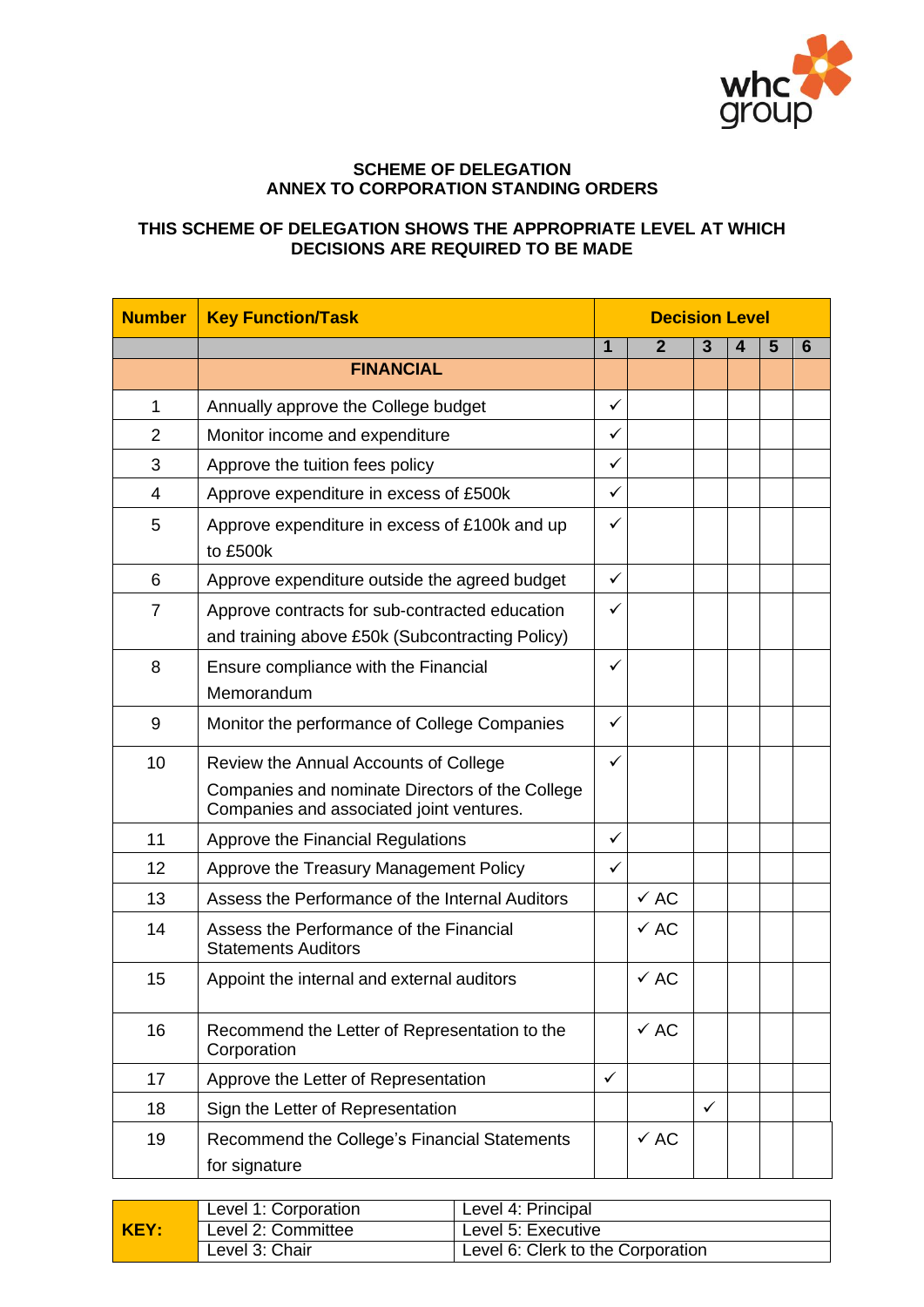

| <b>Number</b> | <b>Key Function/Task</b>                                    | <b>Decision Level</b> |  |  |
|---------------|-------------------------------------------------------------|-----------------------|--|--|
|               |                                                             |                       |  |  |
|               | <b>FINANCIAL</b>                                            |                       |  |  |
| 20            | Approve the College's Financial Statements for<br>signature |                       |  |  |
| 21            | Sign off the College's Financial Statements                 |                       |  |  |

| <b>Number</b> | <b>Key Function/Task</b>                                                                                                          | <b>Decision Level</b> |              |              |              |              |   |
|---------------|-----------------------------------------------------------------------------------------------------------------------------------|-----------------------|--------------|--------------|--------------|--------------|---|
|               |                                                                                                                                   | 1                     | $\mathbf{2}$ | 3            | 4            | 5            | 6 |
|               | <b>HUMAN RESOURCES</b>                                                                                                            |                       |              |              |              |              |   |
| 22            | Appoint the Principal and other Senior Post<br><b>Holders</b>                                                                     | $\checkmark$          |              |              |              |              |   |
| 23            | Approve a framework for the salaries and<br>conditions of service of all staff within the College                                 | $\checkmark$          |              |              |              |              |   |
| 24            | Determine staffing levels                                                                                                         |                       |              |              | $\checkmark$ |              |   |
| 25            | Appoint teaching staff } [Recruitment & Selection                                                                                 |                       |              |              | ✓            | ✓            |   |
| 26            | Appoint support staff } Policy for Staff]                                                                                         |                       |              |              |              |              |   |
| 27            | Review salary structure                                                                                                           |                       |              |              | $\checkmark$ |              |   |
| 28            | Annually appraise the Principal (by the Chair) and<br>other Senior Post Holders (by the Principal, then<br>shared with the Chair) |                       |              | $\checkmark$ | ✓            |              |   |
| 29            | Annually appraise all staff and determine the level<br>of annual pay awards (Performance Development<br><b>Review Procedures)</b> |                       |              |              | ✓            |              |   |
| 30            | Formulate disciplinary, capability and<br>performance review policices (Staff Capability and<br><b>Disciplinary Procedures)</b>   |                       |              |              |              | $\checkmark$ |   |
| 31            | Dismissal/suspension of the Principal/other<br><b>Senior Post Holders</b>                                                         | ✓                     |              |              |              |              |   |
| 32            | Dismiss and suspend staff (Redundancy Policy)                                                                                     | ✓                     |              |              | ✓            | ✓            |   |

|      | Level 1: Corporation | Level 4: Principal                |
|------|----------------------|-----------------------------------|
| KEY: | Level 2: Committee   | Level 5: Executive                |
|      | Level 3: Chair       | Level 6: Clerk to the Corporation |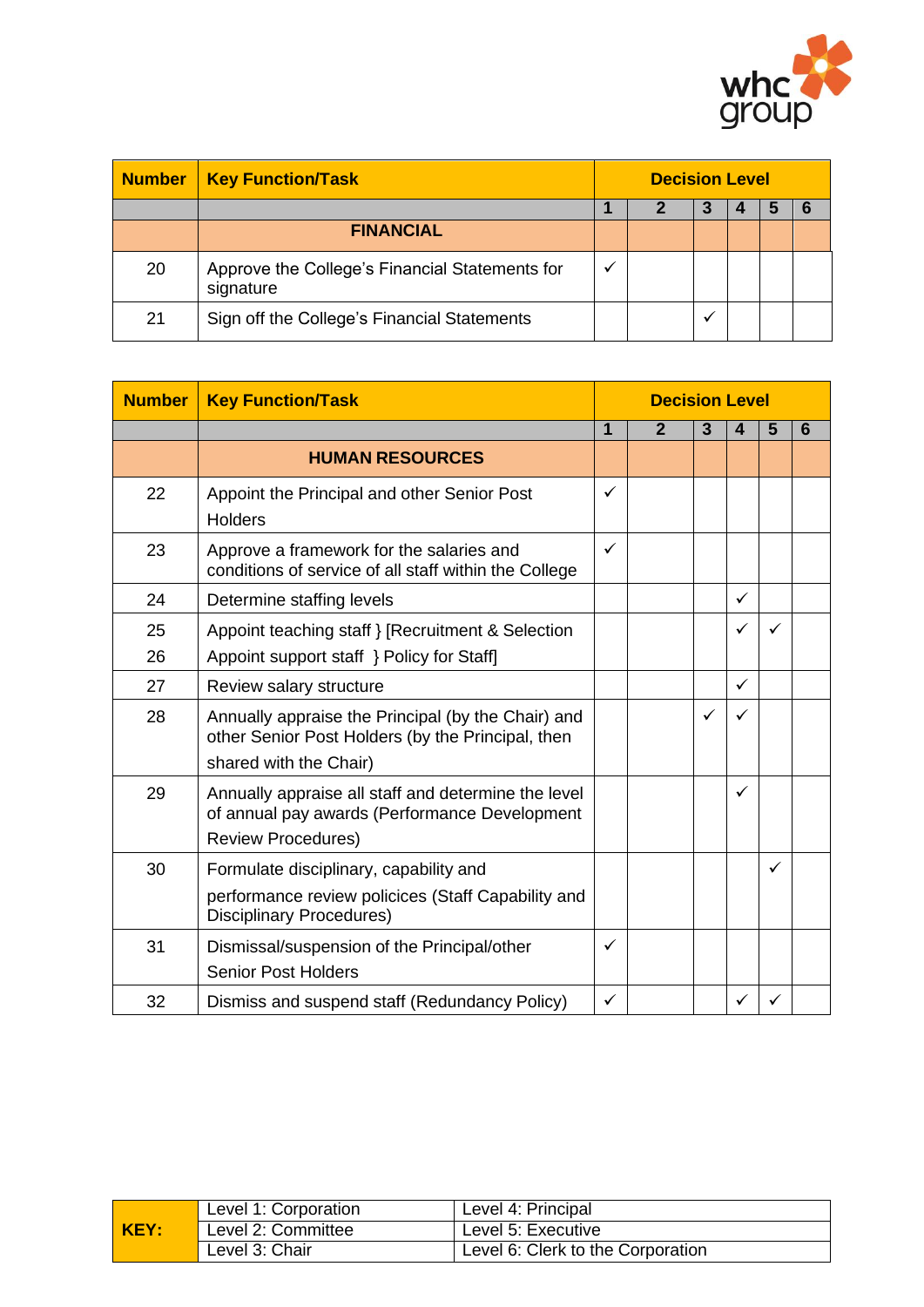

| <b>Number</b> | <b>Key Function/Task</b>                                        | <b>Decision Level</b> |  |   |   |  |   |
|---------------|-----------------------------------------------------------------|-----------------------|--|---|---|--|---|
|               |                                                                 |                       |  | 3 |   |  | n |
|               | <b>CURRICULUM</b>                                               |                       |  |   |   |  |   |
| 33            | Approve the Self-Assessment Report (SAR)                        | $\checkmark$          |  |   |   |  |   |
| 34            | Formulate a Quality Improvement Plan (QIP)                      |                       |  |   | ✓ |  |   |
| 35            | Monitor performance against the QIP                             | $\checkmark$          |  |   |   |  |   |
| 36            | Develop and monitor the Post-Inspection Action<br>Plan (PIAP)   | ✓                     |  |   |   |  |   |
| 37            | Monitor the standards of teaching and learning                  | $\checkmark$          |  |   |   |  |   |
| 38            | Monitor success, retention, achievement and<br>attendance rates | $\checkmark$          |  |   |   |  |   |

| <b>Number</b> | <b>Key Function/Task</b>                                                                                            | <b>Decision Level</b> |                 |   |              |              |   |
|---------------|---------------------------------------------------------------------------------------------------------------------|-----------------------|-----------------|---|--------------|--------------|---|
|               |                                                                                                                     | 1                     | $\mathbf{2}$    | 3 | 4            | 5            | 6 |
|               | <b>ESTATES &amp; FACILITIES, HEALTH &amp; SAFETY,</b><br><b>SAFEGUARDING AND EQUALITY &amp;</b><br><b>DIVERSITY</b> |                       |                 |   |              |              |   |
| 39            | Approve the Estates Strategy                                                                                        | ✓                     |                 |   |              |              |   |
| 40            | Insurance and personal liability                                                                                    |                       |                 |   |              | ✓            |   |
| 41            | Maintain the buildings, including developing a<br>properly funded maintenance plan                                  |                       |                 |   |              | ✓            |   |
| 42            | Approve a Health and Safety Policy                                                                                  | $\checkmark$          |                 |   |              |              |   |
| 43            | Ensure compliance with regulations                                                                                  | $\checkmark$          |                 |   | $\checkmark$ |              |   |
| 44            | Approve the annual report on Health & Safety                                                                        | $\checkmark$          |                 |   |              |              |   |
| 45            | Approve the Safeguarding for All Policy                                                                             | ✓                     |                 |   |              |              |   |
| 46            | Approve the Annual Report on Safeguarding                                                                           | $\checkmark$          |                 |   |              |              |   |
| 47            | Monitor Safeguarding including Safe Recruitment                                                                     |                       |                 |   |              | $\checkmark$ |   |
| 48            | Monitor the Safeguarding, E&D and Prevent<br><b>Action Plan</b>                                                     | ✓                     |                 |   | ✓            | ✓            |   |
| 49            | Formulate and update the Corporate Risk<br>Register                                                                 |                       |                 |   | ✓            | ✓            |   |
| 50            | Monitor the Corporate Risk Register                                                                                 | ✓                     | $\checkmark$ AC |   |              |              |   |

|      | Level 1: Corporation | Level 4: Principal                |
|------|----------------------|-----------------------------------|
| KEY: | Level 2: Committee   | Level 5: Executive                |
|      | Level 3: Chair       | Level 6: Clerk to the Corporation |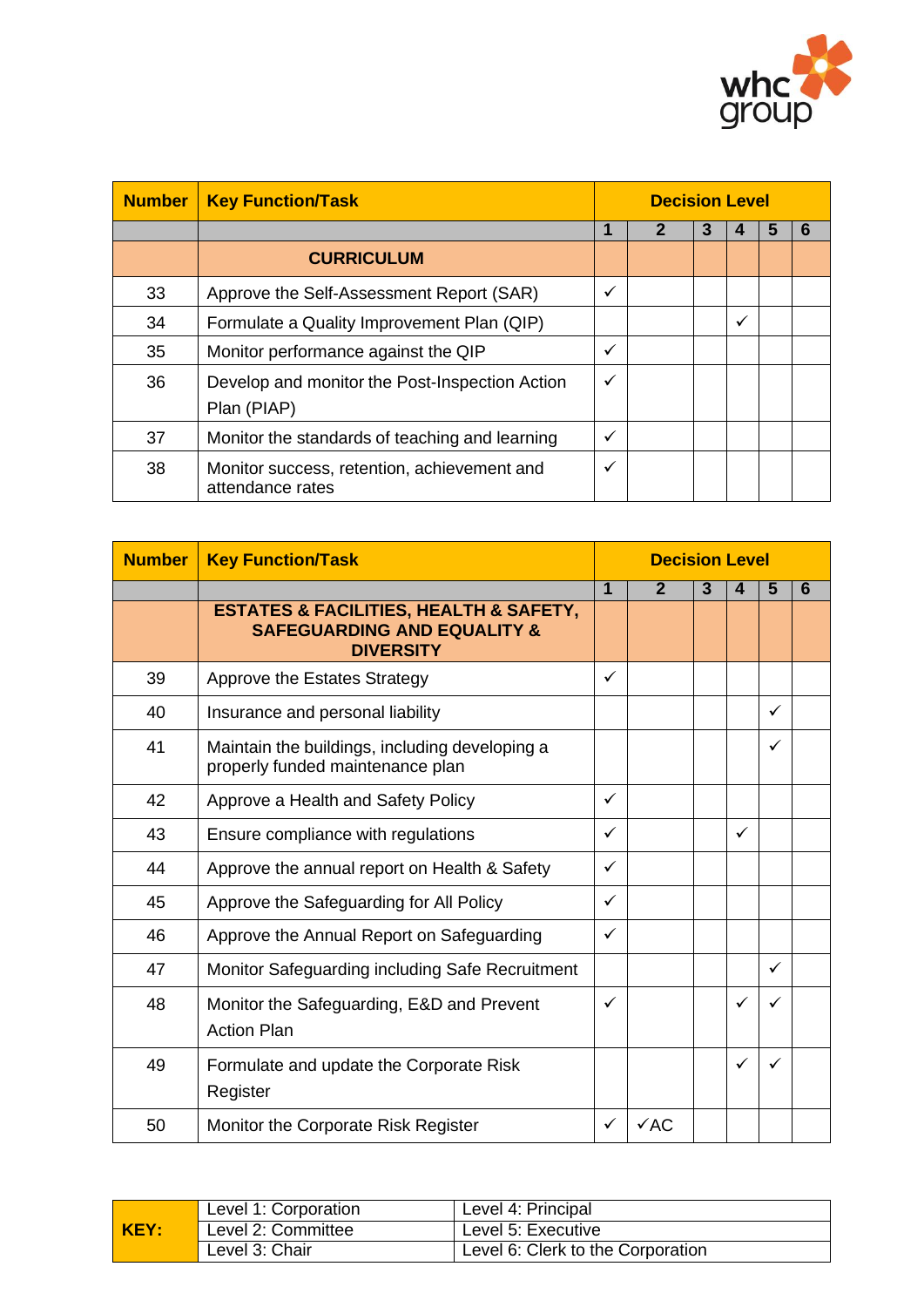

| <b>Number</b> | <b>Key Function/Task</b>                                                                                                                                                                                                                     | <b>Decision Level</b> |                                |   |   |   |              |
|---------------|----------------------------------------------------------------------------------------------------------------------------------------------------------------------------------------------------------------------------------------------|-----------------------|--------------------------------|---|---|---|--------------|
|               |                                                                                                                                                                                                                                              | 1                     | $\mathbf{2}$                   | 3 | 4 | 5 | 6            |
|               | <b>GOVERNANCE</b>                                                                                                                                                                                                                            |                       |                                |   |   |   |              |
| 51            | Provide appropriate assurance monitoring/<br>reporting on the adequacy and effectiveness of<br>the College's systems of internal control, its<br>arrangements for risk management/ control and<br>governance processes, and for ensuring VFM |                       | $\checkmark$ AC                |   |   |   |              |
| 52            | Annually review the Instrument and Articles of<br>Government, the Standing Orders and the terms<br>of reference of Committees                                                                                                                |                       |                                |   |   |   | ✓            |
| 53            | Modify or revoke any amendments to the I&A, the<br>Standing Orders and the terms of reference of the<br>Committees                                                                                                                           | $\checkmark$          |                                |   |   |   |              |
| 54            | Appoint the Chair and Vice Chair of Corporation                                                                                                                                                                                              | ✓                     |                                |   |   |   |              |
| 55            | Appoint or remove members of the Corporation                                                                                                                                                                                                 | ✓                     |                                |   |   |   |              |
| 56            | Hold special meetings as determined by the<br>Corporation                                                                                                                                                                                    | $\checkmark$          |                                |   |   |   |              |
| 57            | Establish and maintain a Register of Interests                                                                                                                                                                                               |                       |                                |   |   |   | $\checkmark$ |
| 58            | Act as Chief Accounting Officer                                                                                                                                                                                                              |                       |                                |   | ✓ |   |              |
| 59            | Monitor the College's KPIs                                                                                                                                                                                                                   | $\checkmark$          |                                |   |   |   |              |
| 60            | Advise on the appointment of members                                                                                                                                                                                                         | $\checkmark$          | $\sqrt{\text{S&}}G$            |   |   |   | ✓            |
| 61            | Advise on the skills profile of the Board                                                                                                                                                                                                    | ✓                     | $\sqrt{\text{S&}}G$            |   |   |   | ✓            |
| 62            | Approve the Corporation Calendar including the<br>meetings schedule                                                                                                                                                                          | ✓                     | $\checkmark$ S&G               | ✓ |   |   |              |
| 63            | <b>Monitor Members' attendance</b>                                                                                                                                                                                                           | ✓                     | $\sqrt{\text{S&}}G$            |   |   |   | ✓            |
| 64            | Publish the minutes of unrestricted Corporation<br>and Committee meetings on the website                                                                                                                                                     |                       |                                |   |   |   | $\checkmark$ |
| 65            | Sign off the minutes of Board and Committee<br>meetings as accurate                                                                                                                                                                          |                       | $\sqrt{A}$<br>C'ttee<br>Chairs | ✓ |   |   |              |
| 66            | Maintain records and report on the use of the<br>College Seal to the F&R Committee                                                                                                                                                           | ✓                     |                                |   |   |   | $\checkmark$ |

|      | Level 1: Corporation | Level 4: Principal                |
|------|----------------------|-----------------------------------|
| KEY: | Level 2: Committee   | Level 5: Executive                |
|      | Level 3: Chair       | Level 6: Clerk to the Corporation |